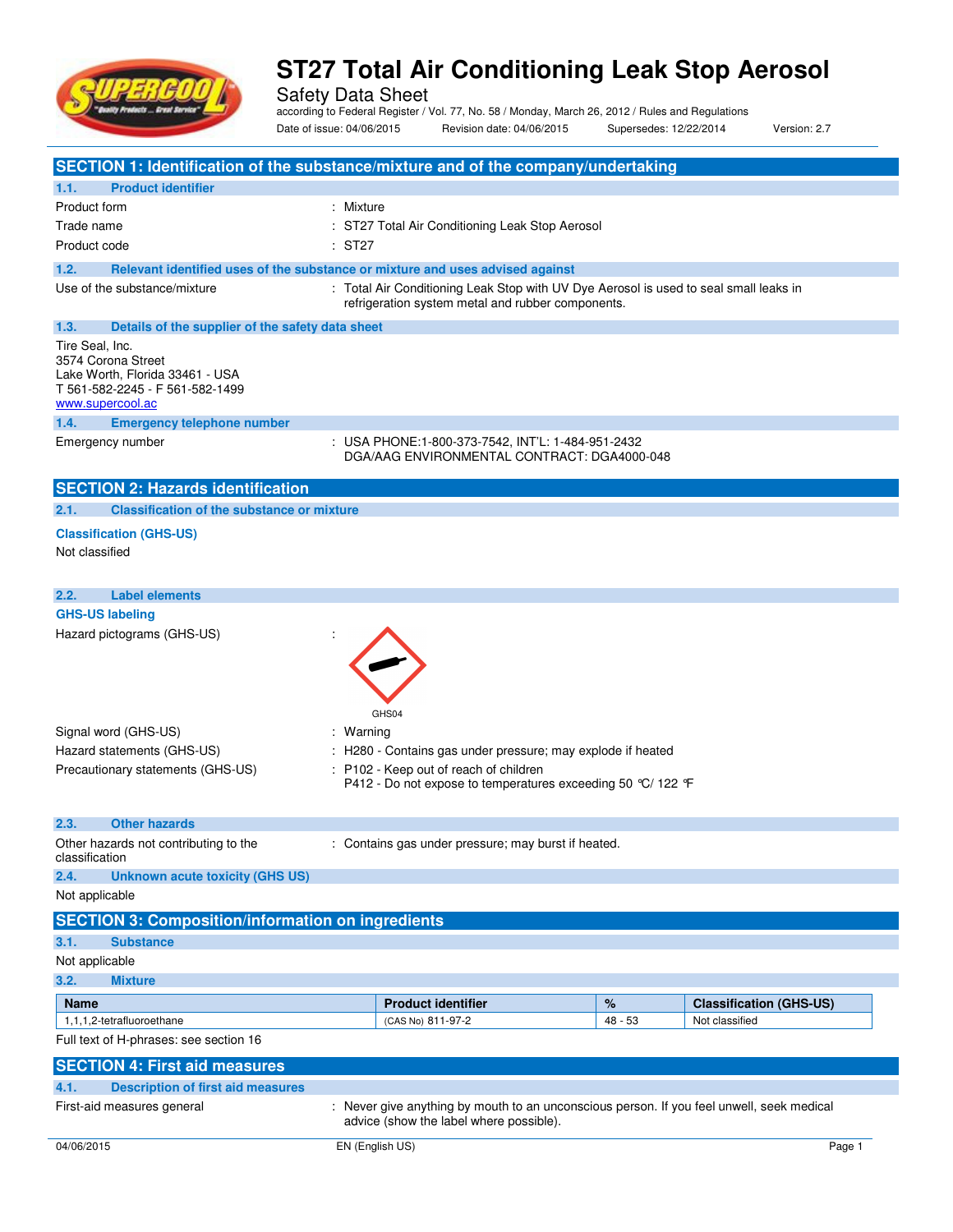Safety Data Sheet

| according to Federal Register / Vol. 77, No. 58 / Monday, March 26, 2012 / Rules and Regulations        |                                                                                                                                                                                                                                                               |
|---------------------------------------------------------------------------------------------------------|---------------------------------------------------------------------------------------------------------------------------------------------------------------------------------------------------------------------------------------------------------------|
| First-aid measures after inhalation                                                                     | : Allow victim to breathe fresh air. Allow the victim to rest.                                                                                                                                                                                                |
| First-aid measures after skin contact                                                                   | Remove affected clothing and wash all exposed skin area with mild soap and water, followed<br>by warm water rinse.                                                                                                                                            |
| First-aid measures after eye contact                                                                    | : Rinse immediately with plenty of water. Obtain medical attention if pain, blinking or redness<br>persist.                                                                                                                                                   |
| First-aid measures after ingestion                                                                      | : Rinse mouth. Do NOT induce vomiting. Obtain emergency medical attention.                                                                                                                                                                                    |
| 4.2.<br>Most important symptoms and effects, both acute and delayed                                     |                                                                                                                                                                                                                                                               |
| Symptoms/injuries                                                                                       | : Not expected to present a significant hazard under anticipated conditions of normal use.                                                                                                                                                                    |
| 4.3.                                                                                                    | Indication of any immediate medical attention and special treatment needed                                                                                                                                                                                    |
| No additional information available                                                                     |                                                                                                                                                                                                                                                               |
| <b>SECTION 5: Firefighting measures</b>                                                                 |                                                                                                                                                                                                                                                               |
| 5.1.<br><b>Extinguishing media</b>                                                                      |                                                                                                                                                                                                                                                               |
| Suitable extinguishing media                                                                            | : Foam. Dry powder. Carbon dioxide. Water spray. Sand.                                                                                                                                                                                                        |
| Unsuitable extinguishing media                                                                          | : Do not use a heavy water stream.                                                                                                                                                                                                                            |
| 5.2.                                                                                                    |                                                                                                                                                                                                                                                               |
| Special hazards arising from the substance or mixture<br>No additional information available            |                                                                                                                                                                                                                                                               |
|                                                                                                         |                                                                                                                                                                                                                                                               |
| 5.3.<br><b>Advice for firefighters</b>                                                                  |                                                                                                                                                                                                                                                               |
| Firefighting instructions                                                                               | : Use water spray or fog for cooling exposed containers. Exercise caution when fighting any<br>chemical fire.                                                                                                                                                 |
| Protection during firefighting                                                                          | : Do not enter fire area without proper protective equipment, including respiratory protection.                                                                                                                                                               |
| <b>SECTION 6: Accidental release measures</b>                                                           |                                                                                                                                                                                                                                                               |
| 6.1.<br>Personal precautions, protective equipment and emergency procedures                             |                                                                                                                                                                                                                                                               |
|                                                                                                         |                                                                                                                                                                                                                                                               |
| 6.1.1.<br>For non-emergency personnel                                                                   |                                                                                                                                                                                                                                                               |
| Emergency procedures                                                                                    | : Evacuate unnecessary personnel.                                                                                                                                                                                                                             |
|                                                                                                         |                                                                                                                                                                                                                                                               |
| 6.1.2.<br>For emergency responders                                                                      |                                                                                                                                                                                                                                                               |
| Protective equipment                                                                                    | : Equip cleanup crew with proper protection.                                                                                                                                                                                                                  |
| <b>Emergency procedures</b>                                                                             | : Ventilate area.                                                                                                                                                                                                                                             |
| 6.2.<br><b>Environmental precautions</b>                                                                |                                                                                                                                                                                                                                                               |
|                                                                                                         | Prevent entry to sewers and public waters. Notify authorities if liquid enters sewers or public waters. Avoid release to the environment.                                                                                                                     |
| 6.3.<br>Methods and material for containment and cleaning up                                            |                                                                                                                                                                                                                                                               |
| Methods for cleaning up                                                                                 | : Soak up spills with inert solids, such as clay or diatomaceous earth as soon as possible. Collect<br>spillage. Store away from other materials.                                                                                                             |
|                                                                                                         |                                                                                                                                                                                                                                                               |
| 6.4.<br><b>Reference to other sections</b><br>See Heading 8. Exposure controls and personal protection. |                                                                                                                                                                                                                                                               |
|                                                                                                         |                                                                                                                                                                                                                                                               |
| <b>SECTION 7: Handling and storage</b>                                                                  |                                                                                                                                                                                                                                                               |
| 7.1.<br><b>Precautions for safe handling</b>                                                            |                                                                                                                                                                                                                                                               |
| Precautions for safe handling                                                                           | : CAUTION: COMPRESSED GAS. Do not puncture, incinerate or store above 120°F. Do not<br>store in passenger compartment of automobile. Avoid breathing vapors, if exposed to high<br>vapor concentration, leave area at once. Avoid contact with skin and eyes. |
| 7.2.                                                                                                    |                                                                                                                                                                                                                                                               |
| Conditions for safe storage, including any incompatibilities<br>Storage conditions                      | : Do not expose to temperatures exceeding 50 $\degree$ C/ 122 $\degree$ F.                                                                                                                                                                                    |
| Incompatible products                                                                                   |                                                                                                                                                                                                                                                               |
|                                                                                                         | : Strong bases. Strong acids.                                                                                                                                                                                                                                 |
| Incompatible materials<br>Storage temperature                                                           | : Sources of ignition. Direct sunlight.<br>$:$ < 50 °C Do not store in passenger compartment of automobiles.                                                                                                                                                  |
| 7.3.<br>Specific end use(s)                                                                             |                                                                                                                                                                                                                                                               |

No additional information available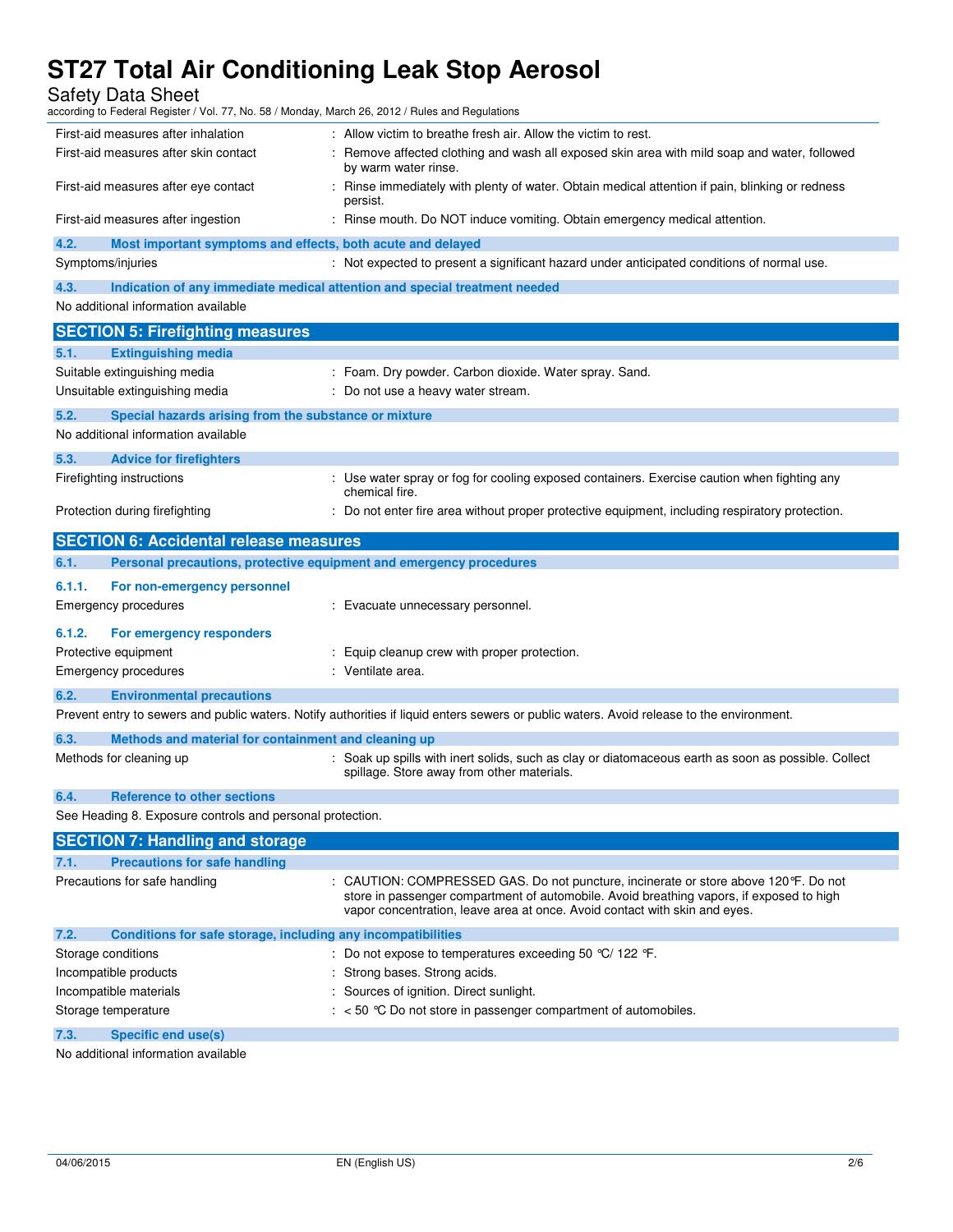Safety Data Sheet according to Federal Register / Vol. 77, No. 58 / Monday, March 26, 2012 / Rules and Regulations

| <b>SECTION 8: Exposure controls/personal protection</b> |                |  |
|---------------------------------------------------------|----------------|--|
| 8.1.<br><b>Control parameters</b>                       |                |  |
| ST27 Total Air Conditioning Leak Stop Aerosol           |                |  |
| <b>ACGIH</b>                                            | Not applicable |  |
| <b>OSHA</b>                                             | Not applicable |  |
| 1,1,1,2-tetrafluoroethane (811-97-2)                    |                |  |
| <b>ACGIH</b>                                            | Not applicable |  |
| <b>OSHA</b>                                             | Not applicable |  |
|                                                         |                |  |
| 82<br><b>Exposure controls</b>                          |                |  |

| ----<br>$-$                   |                                                                                                                                                                                                                                              |  |
|-------------------------------|----------------------------------------------------------------------------------------------------------------------------------------------------------------------------------------------------------------------------------------------|--|
| Personal protective equipment | : Avoid all unnecessary exposure.                                                                                                                                                                                                            |  |
| Hand protection               | : The use of gloves impervious to the specific material handled is advised to prevent skin<br>contact. Suggested protective material: Nitrile, 4.5 mil thickness, tested at 3.5 ml and above<br>with no breakthrough time after 240 minutes. |  |
| Eye protection                | : Chemical goggles or safety glasses.                                                                                                                                                                                                        |  |
| Respiratory protection        | Where there is potential for airborne exposure above the exposure limit an approved air<br>purifying respirator equipped with Type P2 - Medium efficiency particle filters may be used.                                                      |  |
| Other information             | : Do not eat, drink or smoke during use.                                                                                                                                                                                                     |  |
|                               |                                                                                                                                                                                                                                              |  |

| <b>SECTION 9: Physical and chemical properties</b>    |  |  |
|-------------------------------------------------------|--|--|
| Information on basic physical and chemical properties |  |  |
| : Liquid                                              |  |  |
| Opaque.                                               |  |  |
| Green-Yellow Tint                                     |  |  |
| Characteristic                                        |  |  |
| No data available                                     |  |  |
| No data available                                     |  |  |
| No data available                                     |  |  |
| No data available                                     |  |  |
| No data available                                     |  |  |
| No data available                                     |  |  |
| No data available                                     |  |  |
| No data available                                     |  |  |
| No data available                                     |  |  |
| No data available                                     |  |  |
| No data available                                     |  |  |
| No data available                                     |  |  |
| No data available                                     |  |  |
| No data available                                     |  |  |
| No data available                                     |  |  |
| No data available                                     |  |  |
| No data available                                     |  |  |
| No data available                                     |  |  |
| No data available                                     |  |  |
| No data available                                     |  |  |
| No data available                                     |  |  |
| : No data available                                   |  |  |
|                                                       |  |  |
|                                                       |  |  |

No additional information available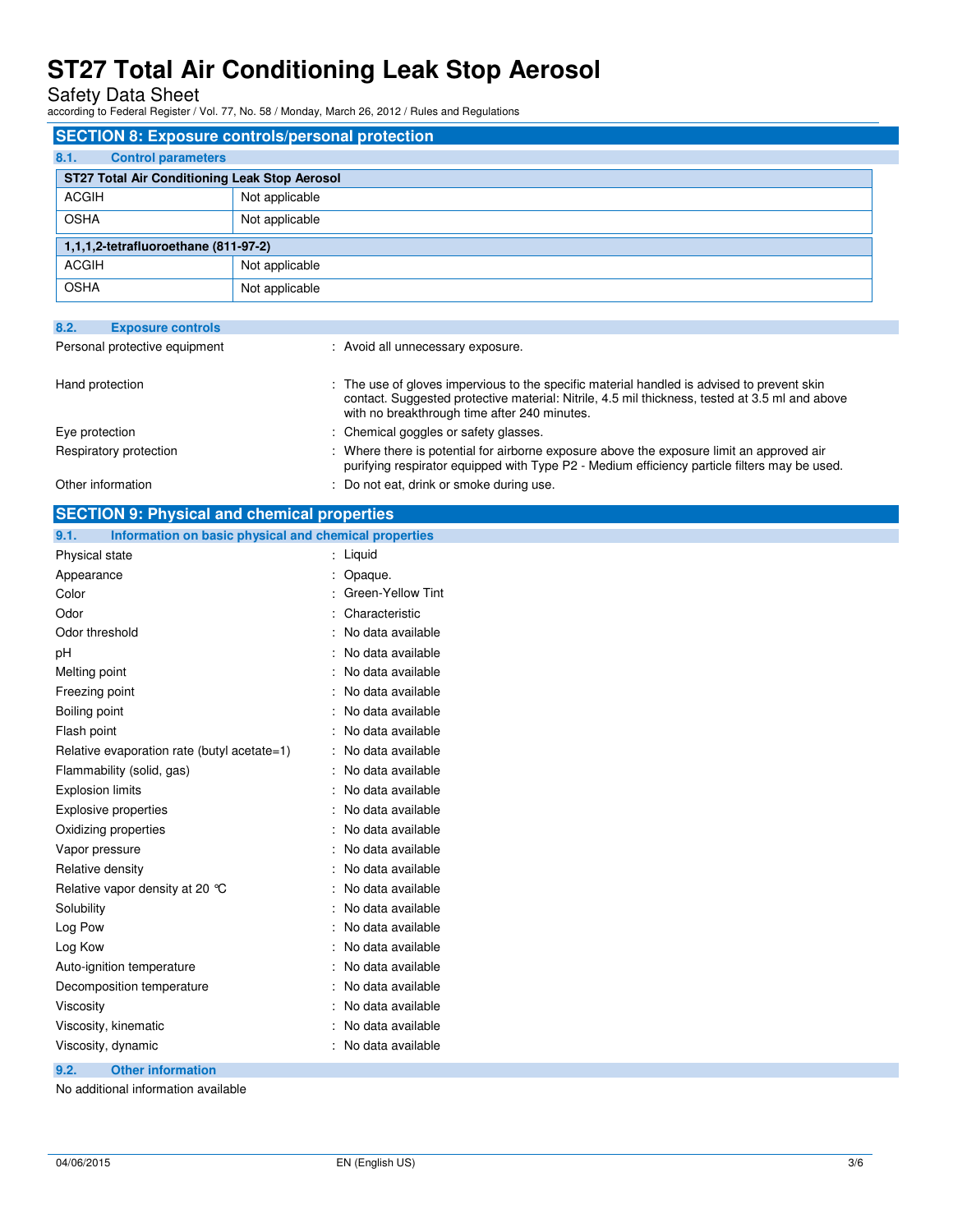Safety Data Sheet according to Federal Register / Vol. 77, No. 58 / Monday, March 26, 2012 / Rules and Regulations

Acute toxicity **in the case of the contract of the contract of the contract of the contract of the contract of the contract of the contract of the contract of the contract of the contract of the contract of the contract of** 

|                  | <b>SECTION 10: Stability and reactivity</b>                                                                                                     |
|------------------|-------------------------------------------------------------------------------------------------------------------------------------------------|
| 10.1.            | <b>Reactivity</b>                                                                                                                               |
|                  | No additional information available                                                                                                             |
| 10.2.            | <b>Chemical stability</b>                                                                                                                       |
| Not established. |                                                                                                                                                 |
| 10.3.            | <b>Possibility of hazardous reactions</b>                                                                                                       |
| Not established. |                                                                                                                                                 |
| 10.4.            | <b>Conditions to avoid</b>                                                                                                                      |
|                  | Direct sunlight. Extremely high or low temperatures.                                                                                            |
| 10.5.            | <b>Incompatible materials</b>                                                                                                                   |
|                  | Strong acids. Strong bases.                                                                                                                     |
| 10.6.            | <b>Hazardous decomposition products</b>                                                                                                         |
|                  | Carbon monoxide. Carbon Dioxide. This material can be decomposed by high temperatures forming hydrofluoric acid and possibly carbonyl fluoride. |
|                  | <b>SECTION 11: Toxicological information</b>                                                                                                    |
| 11.1.            | Information on toxicological effects                                                                                                            |

| 1,1,1,2-tetrafluoroethane (811-97-2)                   |                                                                     |
|--------------------------------------------------------|---------------------------------------------------------------------|
| LC50 inhalation rat (mg/l)                             | > 2000 mg/l/4h (Rat; Literature study)                              |
| LC50 inhalation rat (ppm)                              | > 359300 ppm/4h (Rat; Literature study)                             |
| Skin corrosion/irritation                              | : Not classified                                                    |
| Serious eye damage/irritation                          | : Not classified                                                    |
| Respiratory or skin sensitization                      | : Not classified                                                    |
| Germ cell mutagenicity                                 | : Not classified                                                    |
|                                                        | Based on available data, the classification criteria are not met    |
| Carcinogenicity                                        | : Not classified                                                    |
| Reproductive toxicity                                  | : Not classified                                                    |
|                                                        | Based on available data, the classification criteria are not met    |
| Specific target organ toxicity (single exposure)       | : Not classified                                                    |
| Specific target organ toxicity (repeated<br>exposure)  | : Not classified                                                    |
| Aspiration hazard                                      | : Not classified                                                    |
| Potential Adverse human health effects and<br>symptoms | : Based on available data, the classification criteria are not met. |

| <b>SECTION 12: Ecological information</b>            |                                                      |
|------------------------------------------------------|------------------------------------------------------|
| 12.1.<br><b>Toxicity</b>                             |                                                      |
| Ecology - water                                      | : Toxic to aquatic life.                             |
| 1,1,1,2-tetrafluoroethane (811-97-2)                 |                                                      |
| LC50 fish 1                                          | 450 mg/l 96 h; Salmo gairdneri (Oncorhynchus mykiss) |
| EC50 Daphnia 1                                       | 980 mg/l (48 h; Daphnia magna)                       |
| 12.2.<br><b>Persistence and degradability</b>        |                                                      |
| <b>ST27 Total Air Conditioning Leak Stop Aerosol</b> |                                                      |
| Persistence and degradability                        | Not established.                                     |
| 1,1,1,2-tetrafluoroethane (811-97-2)                 |                                                      |
| Persistence and degradability                        | Not readily biodegradable in water.                  |
| 12.3.<br><b>Bioaccumulative potential</b>            |                                                      |
| <b>ST27 Total Air Conditioning Leak Stop Aerosol</b> |                                                      |
| Bioaccumulative potential                            | Not established.                                     |
| 04/06/2015                                           | EN (English US)<br>4/6                               |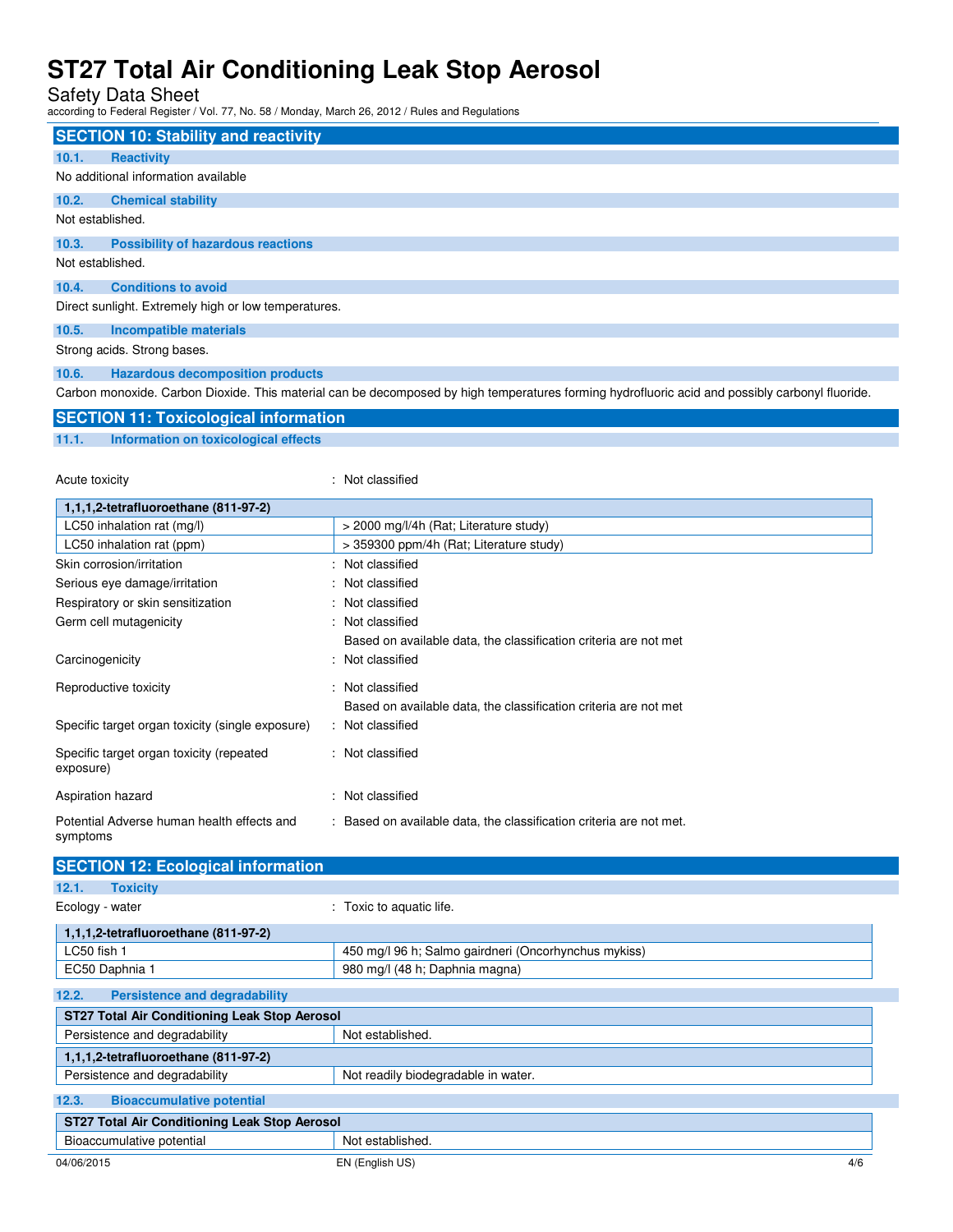Safety Data Sheet according to Federal Register / Vol. 77, No. 58 / Monday, March 26, 2012 / Rules and Regulations

| 1,1,1,2-tetrafluoroethane (811-97-2)                                              |                                                                               |
|-----------------------------------------------------------------------------------|-------------------------------------------------------------------------------|
| BCF other aquatic organisms 1                                                     | 5 - 58 (Estimated value)                                                      |
| Log Pow                                                                           | 1.06 (OECD 107: Partition Coefficient (n-octanol/water): Shake Flask Method)  |
| Bioaccumulative potential                                                         | Low potential for bioaccumulation (BCF $<$ 500).                              |
|                                                                                   |                                                                               |
| 12.4.<br><b>Mobility in soil</b><br>No additional information available           |                                                                               |
|                                                                                   |                                                                               |
| <b>Other adverse effects</b><br>12.5.                                             |                                                                               |
| Effect on the global warming                                                      | : No known ecological damage caused by this product.                          |
| Other information                                                                 | : Avoid release to the environment.                                           |
| <b>SECTION 13: Disposal considerations</b>                                        |                                                                               |
| <b>Waste treatment methods</b><br>13.1.                                           |                                                                               |
| Waste disposal recommendations                                                    | : Dispose in a safe manner in accordance with local/national regulations.     |
| Ecology - waste materials                                                         | : Avoid release to the environment.                                           |
| <b>SECTION 14: Transport information</b>                                          |                                                                               |
|                                                                                   |                                                                               |
| <b>Department of Transportation (DOT)</b>                                         |                                                                               |
| In accordance with DOT                                                            |                                                                               |
| Proper Shipping Name (DOT)                                                        | : Aerosols                                                                    |
|                                                                                   | LTD QTY                                                                       |
| Transport hazard class(es) (DOT)                                                  | : 2.2 - Class 2.2 - Non-flammable compressed gas 49 CFR 173.115               |
| Hazard labels (DOT)                                                               | : Limited Quantity                                                            |
|                                                                                   |                                                                               |
|                                                                                   |                                                                               |
|                                                                                   |                                                                               |
|                                                                                   |                                                                               |
| <b>Additional information</b>                                                     |                                                                               |
| Other information                                                                 | : No supplementary information available.                                     |
|                                                                                   |                                                                               |
| <b>ADR</b>                                                                        |                                                                               |
| No additional information available                                               |                                                                               |
|                                                                                   |                                                                               |
| <b>Transport by sea</b>                                                           |                                                                               |
| No additional information available                                               |                                                                               |
| Air transport                                                                     |                                                                               |
| No additional information available                                               |                                                                               |
| <b>SECTION 15: Regulatory information</b>                                         |                                                                               |
| 15.1. US Federal regulations                                                      |                                                                               |
| No additional information available                                               |                                                                               |
| 15.2. International regulations                                                   |                                                                               |
| <b>CANADA</b>                                                                     |                                                                               |
| ST27 Total Air Conditioning Leak Stop Aerosol                                     |                                                                               |
| <b>WHMIS Classification</b>                                                       | Class A - Compressed Gas                                                      |
|                                                                                   | Class D Division 2 Subdivision B - Toxic material causing other toxic effects |
| <b>EU-Regulations</b>                                                             |                                                                               |
| No additional information available                                               |                                                                               |
| Classification according to Regulation (EC) No. 1272/2008 [CLP]<br>Not classified |                                                                               |